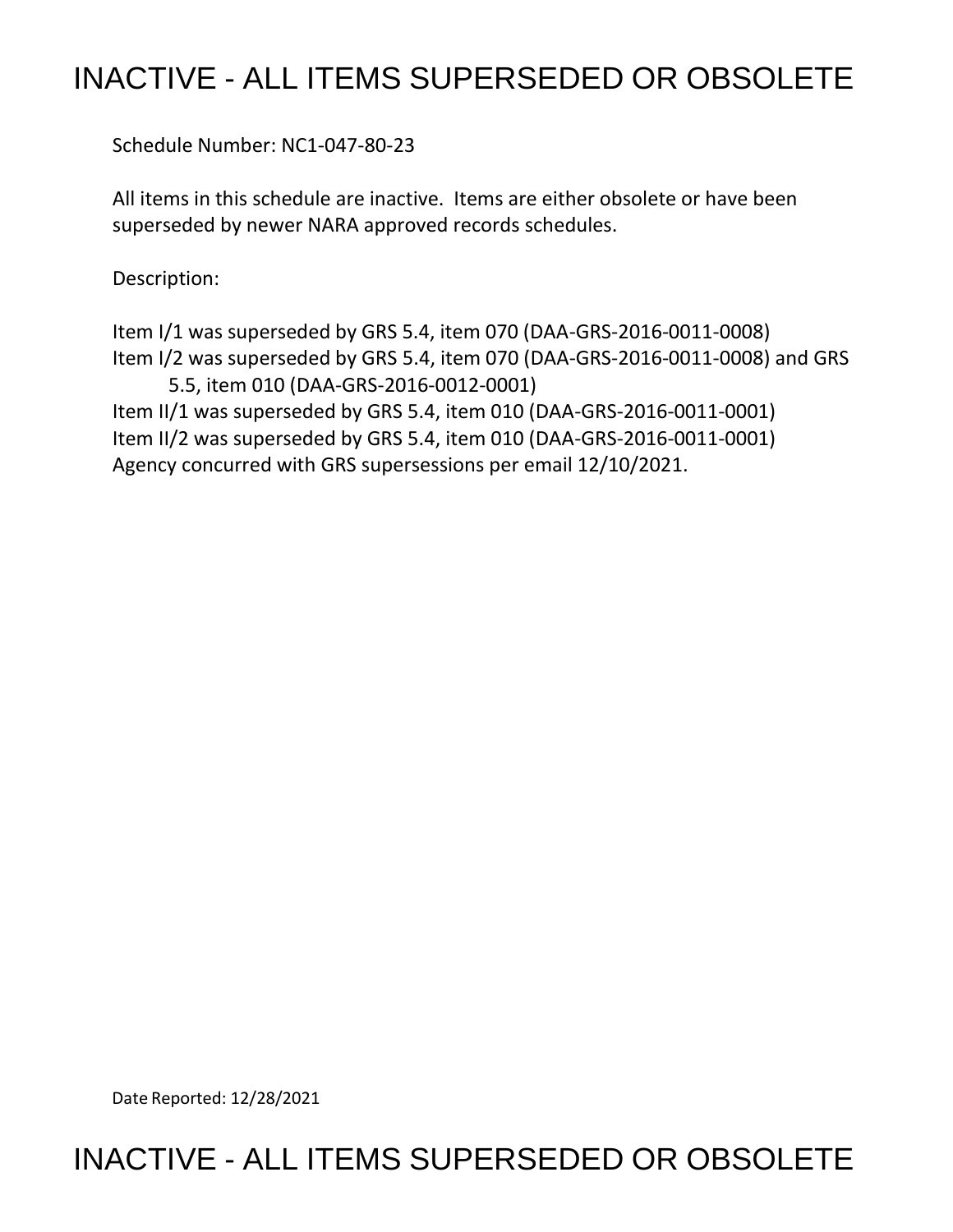|                                                                                                                                          | <b>REQUEST FOR RECORD</b> ISPOSITION AUTHORITY<br>· (See Instructions on reverse)                                                                                                                                                                                                                                          |                 | <b>LEAVE BLANK</b>                                                                                                                                                                                             |                             |                            |
|------------------------------------------------------------------------------------------------------------------------------------------|----------------------------------------------------------------------------------------------------------------------------------------------------------------------------------------------------------------------------------------------------------------------------------------------------------------------------|-----------------|----------------------------------------------------------------------------------------------------------------------------------------------------------------------------------------------------------------|-----------------------------|----------------------------|
|                                                                                                                                          |                                                                                                                                                                                                                                                                                                                            |                 | JOB NO                                                                                                                                                                                                         |                             |                            |
|                                                                                                                                          |                                                                                                                                                                                                                                                                                                                            |                 |                                                                                                                                                                                                                |                             |                            |
| TO: GENERAL SERVICES ADMINISTRATION,<br>NATIONAL ARCHIVES AND RECORDS SERVICE, WASHINGTON, DC 20408<br>1. FROM (AGENCY OR ESTABLISHMENT) |                                                                                                                                                                                                                                                                                                                            |                 | NC1-47-80-23<br>DATE RECEIVED<br>September 22, 1980                                                                                                                                                            |                             |                            |
|                                                                                                                                          |                                                                                                                                                                                                                                                                                                                            |                 |                                                                                                                                                                                                                |                             |                            |
| Social Security Administration<br>3. MINOR SUBDIVISION                                                                                   |                                                                                                                                                                                                                                                                                                                            |                 | In accordance with the provisions of 44 U.S.C. 3303a the disposal re-<br>quest, including amendments, is approved except for items that may<br>be stamped "disposal not approved" or "withdrawn" in column 10. |                             |                            |
|                                                                                                                                          | Office of Management, Budget, and Personnel.                                                                                                                                                                                                                                                                               |                 |                                                                                                                                                                                                                |                             |                            |
| 4. NAME OF PERSON WITH WHOM TO CONFER<br>5. TEL EXT                                                                                      |                                                                                                                                                                                                                                                                                                                            |                 |                                                                                                                                                                                                                |                             |                            |
|                                                                                                                                          | Ernest P. Lardieri<br>6. CERTIFICATE OF AGENCY REPRESENTATIVE                                                                                                                                                                                                                                                              | FTS 934-5770    | Date                                                                                                                                                                                                           |                             |                            |
| XXI                                                                                                                                      | A Request for immediate disposal.<br>B Request for disposal after a specified period of time or request for permanent                                                                                                                                                                                                      |                 |                                                                                                                                                                                                                |                             |                            |
|                                                                                                                                          | retention.<br>D. SIGNATURE OF AGENCY REPRESENTATIVE                                                                                                                                                                                                                                                                        | <b>E. TITLE</b> |                                                                                                                                                                                                                |                             |                            |
| 7.<br><b>ITEM NO</b>                                                                                                                     | George<br>8. DESCRIPTION OF ITEM<br>(With Inclusive Dates or Retention Periods)                                                                                                                                                                                                                                            |                 | Department Records Management Officer                                                                                                                                                                          | 9.<br>SAMPLE OR<br>JOB NO   | 10.<br><b>ACTION TAKEN</b> |
|                                                                                                                                          | RECORDS RETENTION AND DISPOSAL INSTRUCTIONS<br>MANAGEMENT, BUDGET, AND PERSONNEL FILES<br>MANAGEMENT SERVICES FILES                                                                                                                                                                                                        |                 |                                                                                                                                                                                                                |                             |                            |
|                                                                                                                                          | Requests for Maintenance Services<br>Nonfiscal copies of request for building and equipment<br>maintenance services, including forms SSA-6017,<br>Requisition for Services; GSA-2957, Reimbursable Work<br>Authorization; GSA-1897, Work Authorization; OAAD-1251,<br>Request for Telephone Service; or their equivalents. |                 |                                                                                                                                                                                                                | $NC-47-76-12$<br>item VI.K. |                            |
| C. DATE<br>9/11/80                                                                                                                       | Form GSA-2957 and SSA-6017<br>1.                                                                                                                                                                                                                                                                                           |                 |                                                                                                                                                                                                                |                             |                            |
|                                                                                                                                          | Cut off file at the end of the current fiscal year<br>$(FY)$ .                                                                                                                                                                                                                                                             |                 |                                                                                                                                                                                                                |                             |                            |

- 2. Form GSA-1897 and OAAD-1251
	- Destroy after 3 months.

Closed Oct: 10-14-80: K.T.

lms **STANDARD FORM 115**  Revised April, 1975 Prescribed by General Services Adm1mstrat1on FPMR (41 CFR) 101-11 **4**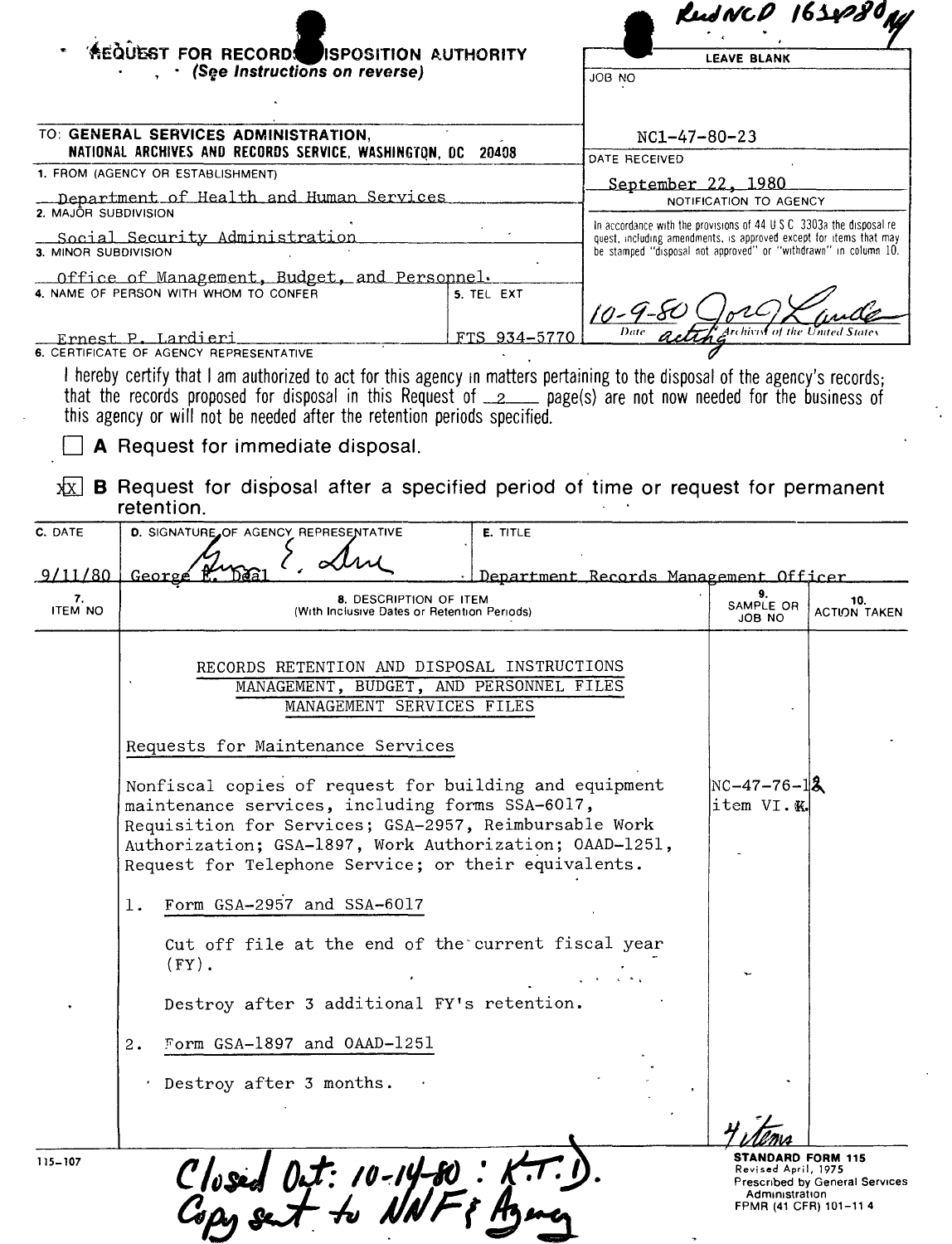

Federal Supply Service. General Services Administration) and the continuation sheet Standard Form 115a (obtainable from the Records Disposition Division.\_Office of Federal Records Centers: National Archives and Records Service, Washington. D.C. 20408) to obtain authority to dispose of records or to request permanent retention of records. Detach-the fifth copy from the set and keep as your reference copy. Submit the first four copies of the set to the National Archives and Records Service. One copy will be returned to the agency as notification of items that are authorized for disposal. Items withdrawn or not approved for disposal will be so marked. Each SF 115 requiring Comptroller General concurrence must be. accompanied by a notification bf approval from GAO. •

## - Specific Instructions:

Entries 1, 2, and 3 should show what agency has custody of the records that are identified on the form. and should contain the name of the department or independent agency, and its major and minor ~ubdi°visions. ·

*Entries 4 and 5* ,hould help identify and locate the person to whom inquiries regarding the records should be directed.

*Entry* 6 should be signed and dated on the four copies by the agency representative. The number of pages involved in the request ~hould be- inserted.

Box A should be checked if the records may be disposed of immediately. Box B should be checked if continuing disposal authority is requested or if permanent retention is requested. Only one box may be checked.

*Entry 7* should contain the numbers of the items of records identified on the form in sequence. i.e.,  $1, 2, 3, 4$ , etc.

*Entry 8* should show what records are proposed for disposal.

\

General Instructions:<br>Center headings section of the form are not those of the same<br>volved if all records described on the form are not those of the same volved if all records described on the form are•not those.of the same<br>Use Standard Form 115 (obtainable from supply depots of the office or if they are records created by another office or agency.

> An identification should be provided of the types of records in· volved if they are other than textural records, for example, if they are photographic records. sound recordings, or cartographic records.

> An itemization and accurate identification should be provided of the series of records that are proposed for disposal or retention. Each series should comprise the largest practical grouping of separately organized and logically related materials that can be treated as a single unit for purposes of disposal. Component parts of a series may be listed se'paratety. if numbered consecutively as 1a. 1b. etc., under the general series entry.

> A statement, should be provided showing when disposal is to be made of the records, thus:

> If immediate disposal is requested of past accumulations of rec· ords. the inclusive dates during which **the** records were produced should be stated. ·' \_. , *:* '

> If continuing disposal is requested for records that have accumulated or will continue to accumulate, the retention period may be expressed in terms of years. months. etc., or in terms of future actions or events. A future action or event that is to determine the retention period must be objective and definite. If disposal of the records is contingent upon their being microfilmed. or otherwise reproduced or recorded on machine readable media. the retention period should read: "Until ascertained that reproduced copies or recordings have been made in accordance with GSA regulations and are adequate substitutes for the paper records." Also, the provisions of  $FPMR$  § 101-11.5 should be observed.

> *Entry 9* should be checked if samples are submitted for an item. However. samples of the records are not required unless they are requested by the NARS appraiser. If an item has been previously submitted. the relevant job and item number should be entered.

*Entry /0* should be left blank.

Ernest F Les Comest Laudieu Records Office

**\Standard Fofm 115** BACK (Rev. 4-751